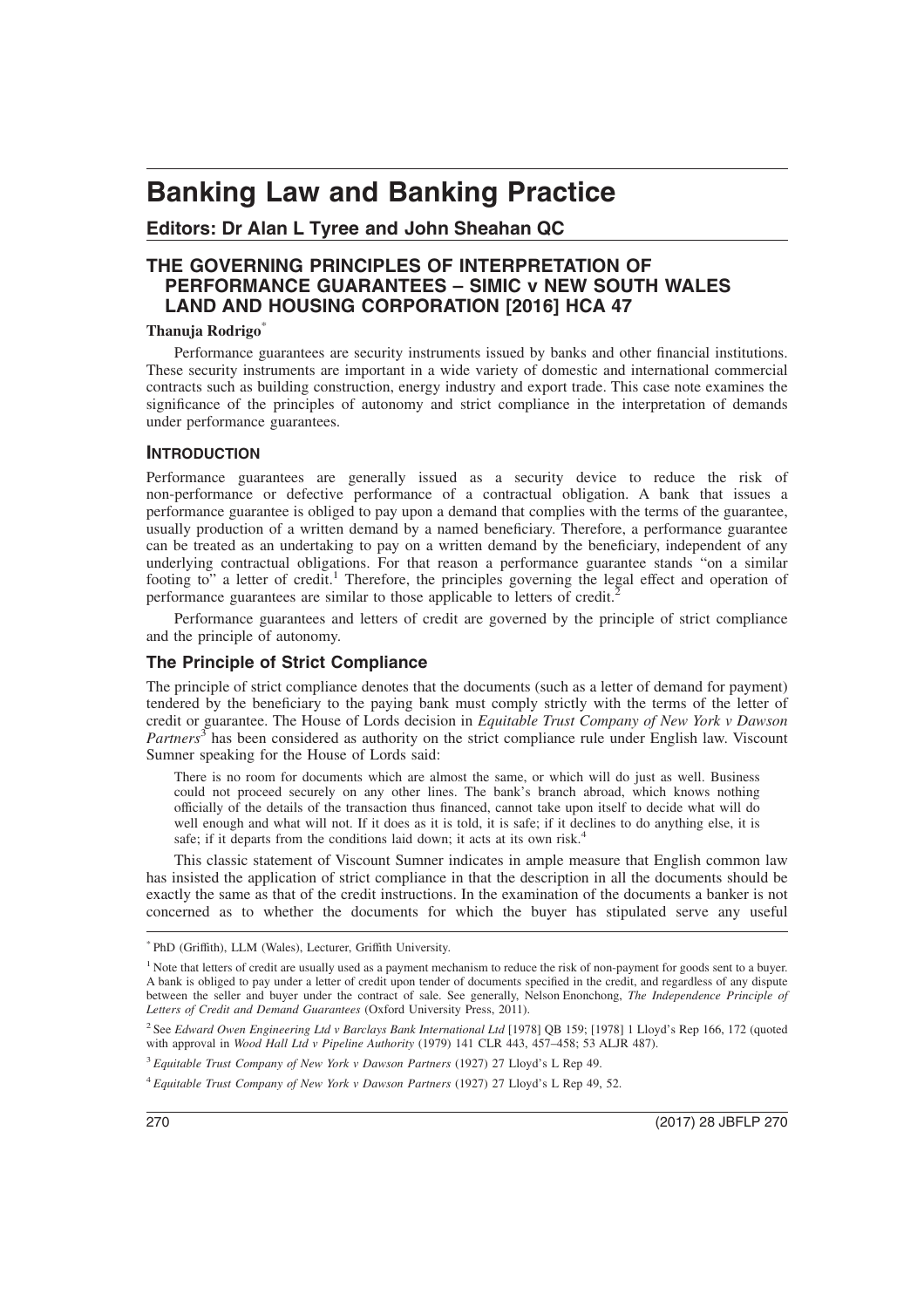commercial purpose, or as to why the customer called for tender of a document of a particular description. A bank is also under no duty to know the trade customs and trade terms of its customers.

However, the courts have recognised limitations on the scope of the principle of strict compliance. For example, obvious spelling errors are not a valid ground for rejection of a demand for payment. In recognising limitations on the scope of this principle, courts have stated that:

[T]he requirement of strict compliance is not equivalent to a test of exact literal compliance in all circumstances and as regards all documents. To some extent, therefore, the banker must exercise his own judgment whether the requirement is satisfied by the documents presented to him.<sup>5</sup>

#### **The Principle of Autonomy**

Prior to the 1960s, the general rule was that a contract made by a letter of credit or performance guarantee was a contract between a bank and a seller, and this contract was completely separate from the contract between buyer and seller, so that even if nothing (or even substandard goods) was shipped by the seller in fulfilment of the contract for sale, the buyer could not prevent the bank from paying the seller. This was an absolute rule. The principle of autonomy which denotes this separation of the financial institution's payment obligation under the letter of credit or guarantee from the performance of the contractual obligations under the underlying contract is enshrined in the judicial thinking. In *Edward Owen Engineering Ltd v Barclays Bank International Ltd*<sup>6</sup> Lord Denning described the performance guarantee as standing "on a similar footing to a letter of credit. A bank which gives a performance guarantee must honour that guarantee according to its terms. … must pay according to its guarantee, on demand, if so stipulated, without proof or conditions".<sup>7</sup>

Courts have supported the view that the courts should be slow to intervene with the irrevocable commitments of banks because they are the "life blood of international commerce".<sup>8</sup> However, the Australian courts have recognised the need for intervention in the enforcement of letters of credit and performance guarantees in limited circumstances where the payment under the letter of credit or performance guarantee was an abuse of that instrument, specifically in circumstances where the beneficiary has acted fraudulently or unconscionably.<sup>9</sup>

## **BRIEF FACTS AND LITIGATION HISTORY**

Nebax Constructions Pty Ltd (Nebax) entered into a construction contract with New South Wales Land and Housing Corporation (the Corporation), and as security for performance of the contract Nebax provided two performance guarantees. At the request of Nebax (the applicant), Australia and New Zealand Banking Group Ltd (ANZ) (the issuer) issued these two performance guarantees in favour of "New South Wales Land & Housing Department trading as Housing NSW ABN 45 754 121 940" (the beneficiary). These guarantees were payable on written demand. Nebax agreed to indemnify ANZ against any loss, costs or expenses that it might incur in making any payment or that may arise from any claim on it, under the guarantees. The obligations of Nebax to ANZ were guaranteed by the appellant, Simic who was a director of Nebax. The guarantees came to identify the beneficiary of the guarantees as they did because of the instructions given by Simic to ANZ. Subsequently, New South Wales Land and Housing Corporation ABN 24 960 729 253, made a demand on ANZ for payment under the guarantees. ANZ declined to honour the demand on the basis that they had not been made by the beneficiary named in the guarantees.

<sup>5</sup> *Karaganda Ltd v Midland Bank plc* [1999] 1 All ER (Comm) 801, 806.

<sup>6</sup> *Edward Owen Engineering Ltd v Barclays Bank International Ltd* [1978] QB 159; [1978] 1 All ER 976.

<sup>7</sup> *Edward Owen Engineering Ltd v Barclays Bank International Ltd* [1978] QB 159; [1978] 1 All ER 976, 983.

<sup>8</sup> See the oft quoted statement of Kerr J in *RD Harbottle (Mercantile) Ltd v National Westminster Bank Ltd* [1978] QB 146; [1977] 2 All ER 862, 870 that irrevocable obligations assumed by banks are the life-blood of international commerce.

<sup>9</sup> See generally, Thanuja Rodrigo, *Demand Guarantees: Operation, Enforcement and the Autonomy Principle* (LexisNexis, 2015). Note that Australian courts have also recognised breach of a negative stipulation in the contract that the beneficiary will not call upon the guarantee as a reason for granting injunctions restraining the enforcement of a performance guarantee. See generally, Thanuja Rodrigo, "Injunctions Restraining the Enforcement of Letters of Credit and Performance Guarantees: The Australian Experience" (2016) 44(6) ABLR 404.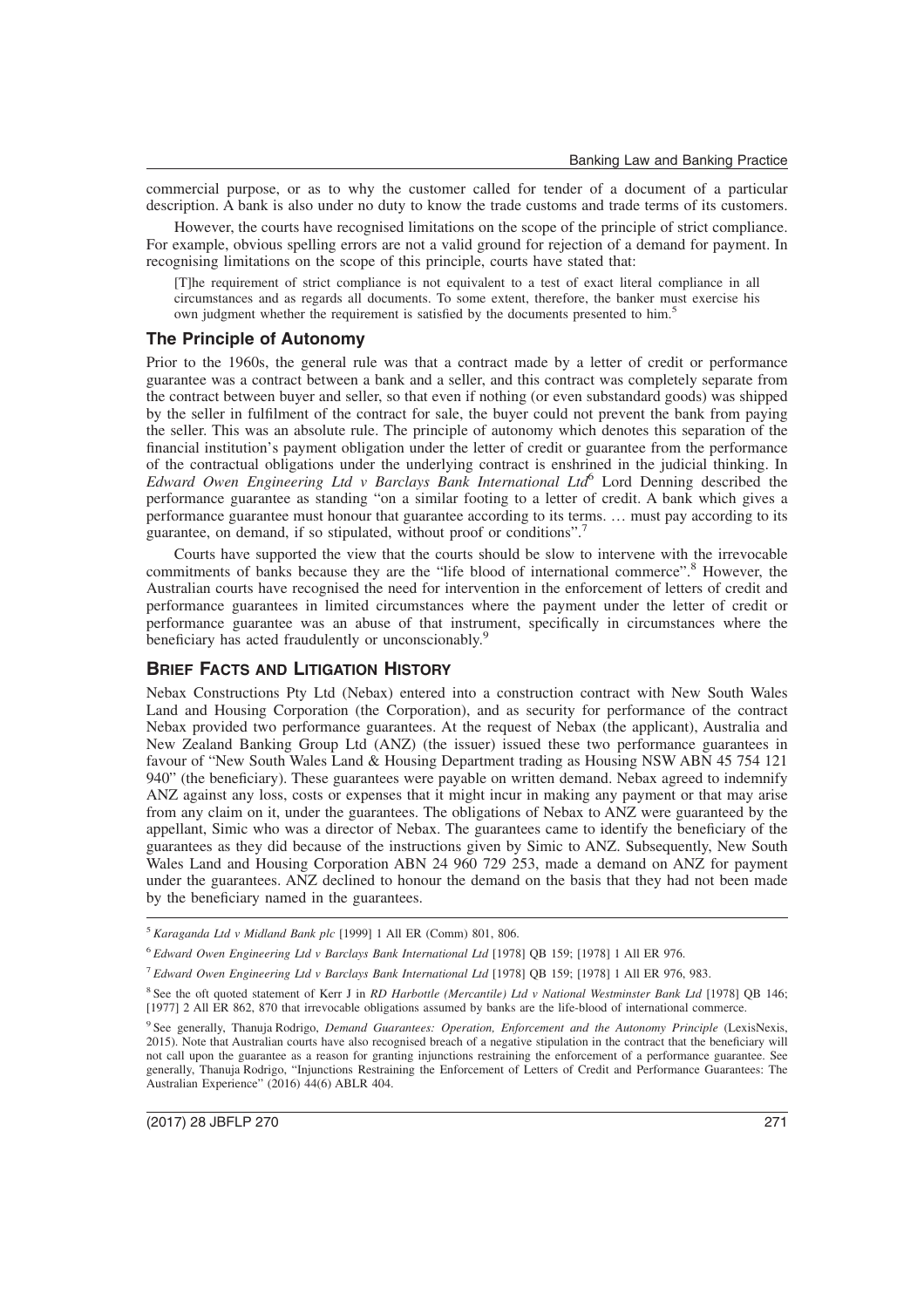#### Banking Law and Banking Practice

The primary judge of the Supreme Court of New South Wales held that the case was a clear case where the literal meaning of the contractual words was an absurdity and that it was self-evident what the objective intention was to be taken to have been. His Honour considered that it was an absurdity because the literal description of the beneficiary named in the guarantee referred to a non-existent entity, with the result that none of those guarantees had any legal effect. His Honour also stated that it was self-evident from the language of the indemnity and the guarantees that the objective intention of Nebax and ANZ was that the party with which Nebax had entered into the construction contract was intended to be the entity referred to in the guarantees as beneficiary.<sup>10</sup>

The Court of Appeal $11$  considered the question whether the primary judge failed to apply the principle of strict compliance and autonomy in the construction of the demand for payment under the guarantee.<sup>12</sup>

Firstly the Court of Appeal considered whether the principle of strict compliance is one of performance or one of construction. The Court of Appeal stated that the primary judge was correct to hold that the principle of strict compliance is properly classified as one of performance, because it is directed to the question whether documents tendered conform to the requirements stipulated by the letter of credit. In other words, it makes conceptual sense to consider the principle of strict compliance as one pertaining to performance. That is to say, the principle applies when considering the question whether a document tendered in purported pursuance of a letter of credit complies with the requirements imposed by it, after the letter of credit has been construed.

Secondly, the Court of Appeal considered whether the principle of autonomy is one of performance or one of construction. The autonomy principle restricts the range of material in the context of which a letter of credit or guarantee may be understood. Therefore, the Court of Appeal was of the view that the principle of autonomy must necessarily form part of the process of construction. The question was then whether the autonomy principle applied in the present case to prevent regard being had to the correct description of the beneficiary in the Construction Contract.<sup>13</sup> The Court of Appeal was of the view that "similarly to the principle of strict compliance, the scope of the autonomy principle is not necessarily applied with unyielding exactitude in all cases".<sup>14</sup> Therefore, the Court of Appeal was of the view that it was permissible to have regard to the underlying contract to that extent

<sup>11</sup> *Simic v New South Wales Land and Housing Corporation* [2015] NSWCA 413.

<sup>12</sup> In outlining these principles the Court of Appeal noted the following passage in *Griffın Energy Group Pty Ltd v ICICI Bank* Ltd [2015] NSWCA 29, [47]: "Secondly, both the Sale Agreement and Letters of Credit must be construed by reference to what a reasonable business person would have understood the terms to mean. Subject to the principle stated in the previous paragraph, this requires consideration of the language used by the parties, the surrounding circumstances known to them and the commercial purpose or objects to be secured by the contract: *Electricity Corporation v Woodside Energy Ltd* [2014] HCA 7; 251 CLR 640 at [35] (French CJ, Hayne, Crennan and Kiefel JJ). It is to be noted that the language, surrounding circumstances and commercial purpose or objects of the Sale Agreement are different from those of the Letters of Credit." See *Simic v New South Wales Land and Housing Corporation* [2015] NSWCA 413, [91].

<sup>13</sup> Simic v New South Wales Land and Housing Corporation [2015] NSWCA 413, [106]. The Court of Appeal stated that there is a difference between, on the one hand, construing a performance guarantee with reference to the terms of the underlying contract (ie, with reference to the rights and liabilities of the parties thereto), and, on the other hand, construing such an instrument with reference to the mere identification of that underlying contract, particularly where that contract is already identified in the instrument itself. Thus, it may be a reasonable application of the autonomy principle to state that regard may be had to an extrinsic document only to the extent to which it is referred to in the instrument.

<sup>14</sup> Simic v New South Wales Land and Housing Corporation [2015] NSWCA 413, [91]. The Court of Appeal also noted (at [113]) that if there are two ways of reading or construing the guarantees, one of which means that the guarantees are quite

<sup>10</sup> *New South Wales Land and Housing Corporation v Australia and New Zealand Banking Group Ltd* [2015] NSWSC 176, [78]. The primary judge made a declaration that the description of the beneficiary of the guarantees should be construed as describing the Corporation – a declaration that the term "New South Wales Land & Housing Department trading as Housing NSW ABN 45754121940" in the description of the beneficiary in the guarantees meant the Corporation. That conclusion was reached as a matter of the construction of that term. The primary judge stated that the guarantees may be rectified by substituting the name of the Corporation for the description of the beneficiary. The primary judge also made an order that ANZ was entitled to be indemnified by Nebax for the amount stated in the guarantees and also made declarations that the Guarantors, Simic were liable to ANZ under the various surety and guarantee agreements between the Guarantors and ANZ. Simic appealed to the Court of Appeal and asked for orders that the Corporation repay the amount under the guarantee (plus interest) to ANZ and that ANZ repay that amount to Simic.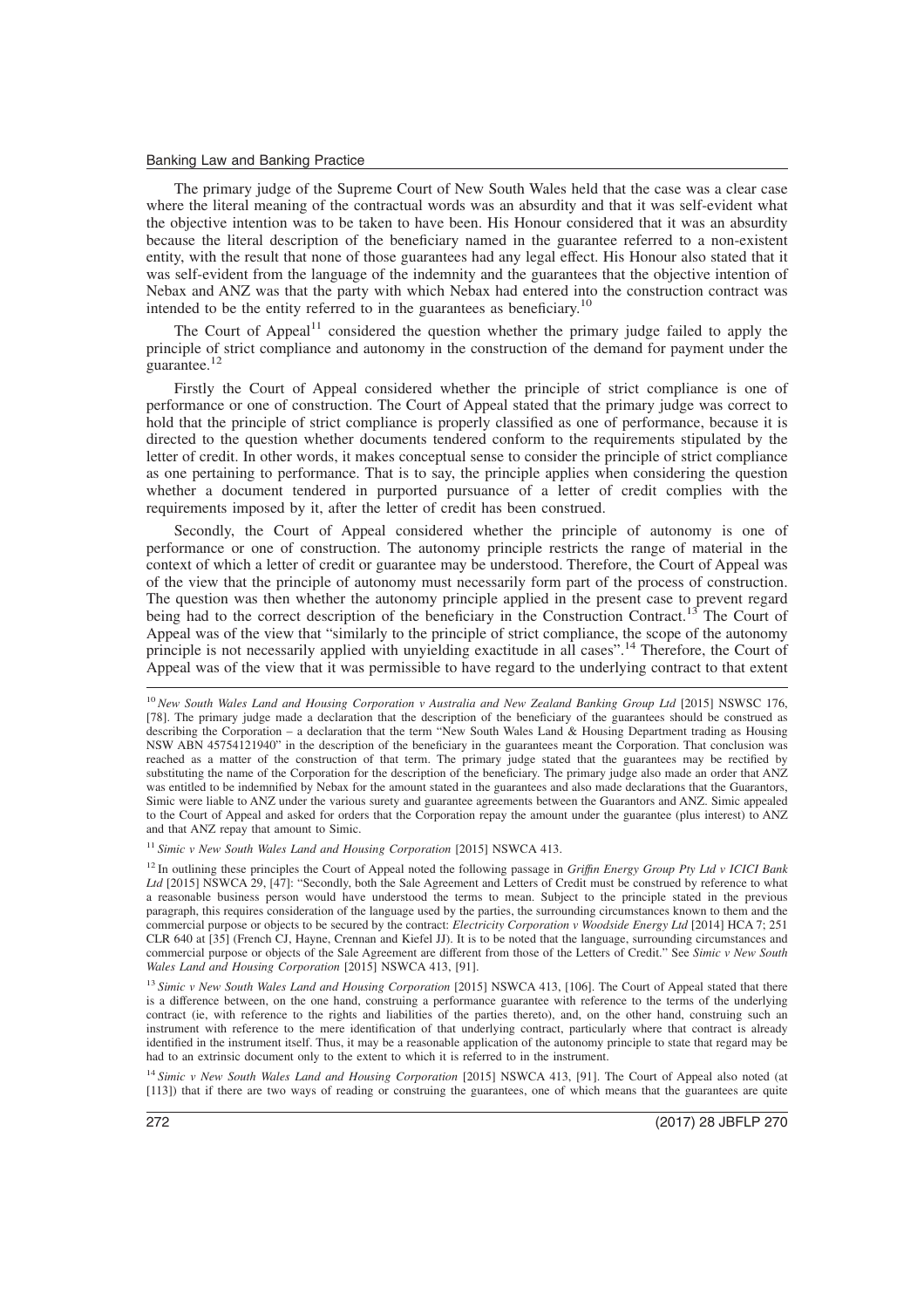in order to determine the correct construction of the guarantees. Thus, the Court of Appeal held that the primary judge made no error in concluding that, on the proper construction of the guarantees, the words "New South Wales Land & Housing Department trading as Housing NSW ABN 45 754 121 940" meant the Corporation.

### **THE HIGH COURT DECISION**

The High Court decision provides guidance in the application of the principles relevant to the proper construction of a performance guarantee, and explains the interrelationship between ordinary principles of contract law, and principles of autonomy and strict compliance which are peculiar to performance guarantees and letters of credit.

The specific construction question raised in the High Court was whether it was possible to construe the guarantees as being in favour of the Corporation instead of a named beneficiary that did not exist. With reference to the principles of strict compliance and autonomy, the High Court noted that these principles require that the party making a demand on a performance guarantee be the party named in the guarantee as the beneficiary and that any conditions on payment set out in the guarantee are satisfied.

Where a performance bond is expressed, as in the present case, to be unconditional, strict compliance at least requires that the beneficiary making demand for payment be the beneficiary named in the bond. Unlike the autonomy principle, it is not a rule of construction of the bond.<sup>15</sup>

On the construction issue the High Court noted that the name of the non-existent government department specified in the guarantees could not be construed by reference to underlying facts, requiring inquiry by the issuing bank, as a reference to the Corporation.<sup>16</sup> Such a reference to the underlying contract could have been made if the beneficiary's conduct in calling upon the guarantee was fraudulent or unconscionable or in breach of a contractual promise not to do so unless certain conditions were satisfied.<sup>17</sup> The reason for this approach is that a loose approach to construction of performance guarantees would be inconsistent with the commercial purposes of the performance guarantees as security instruments.

Parties entering into a performance guarantee contract intend that if the beneficiary makes a compliant demand under the guarantee the bank will honour that demand without further investigation and/or reference to the underlying contract. In other words, by entering into a performance guarantee contract the parties intend to create a commercial result – provide a reliable security mechanism against non-performance or inadequate performance of a contract.

In construing the guarantees, the High Court referred to the ordinary principles of contract construction – the proper construction of each guarantee is to be determined objectively by reference to its text, context and purpose.<sup>18</sup> It can be argued that the application of the ordinary principles of

ineffective because they are addressed to a non-existent entity, and one of which gives them the effect that, on their face, they are clearly intended to have, namely, as a facility for the beneficiary to demand payment of a sum of money from ANZ, the latter construction must be adopted.

<sup>15</sup> *Simic v New South Wales Land and Housing Corporation* (2016) 91 ALJR 108; [2016] HCA 47, [7] (French CJ).

<sup>16</sup> On the construction issue Kiefel J stated that: "ANZ was obliged only to pay the amount specified to the entity named in the Undertakings, upon production of the original Undertakings and a demand for payment. No process of construction could effect the inclusion of the Corporation's name in lieu of the name appearing in the Undertakings. ANZ was not obliged to enquire into the background giving rise to the error of identification, which was not evident from the Undertakings themselves." *Simic v New South Wales Land and Housing Corporation* (2016) 91 ALJR 108; [2016] HCA 47, [31] (Kiefel J). The issuer's contractual obligation to honour a compliant demand under a performance guarantee was also reiterated by Gageler, Nettle and Gordon JJ at [85].

<sup>17</sup> See generally, Rodrigo, n 9.

<sup>18</sup> *Simic v New South Wales Land and Housing Corporation* (2016) 91 ALJR 108; [2016] HCA 47, [78] (Gageler, Nettle and Gordon JJ). In *Electricity Generation Corporation t/as Verve Energy v Woodside Energy Ltd* (2014) 251 CLR 640; 88 ALJR 447; [2014] HCA 7, [35] the High Court stated that: "The meaning of the terms of a commercial contract is to be determined by what a reasonable businessperson would have understood those terms to mean. That approach is not unfamiliar. As reaffirmed, it will require consideration of the language used by the parties, the surrounding circumstances known to them and the commercial purpose or objects to be secured by the contract. Appreciation of the commercial purpose or objects is facilitated by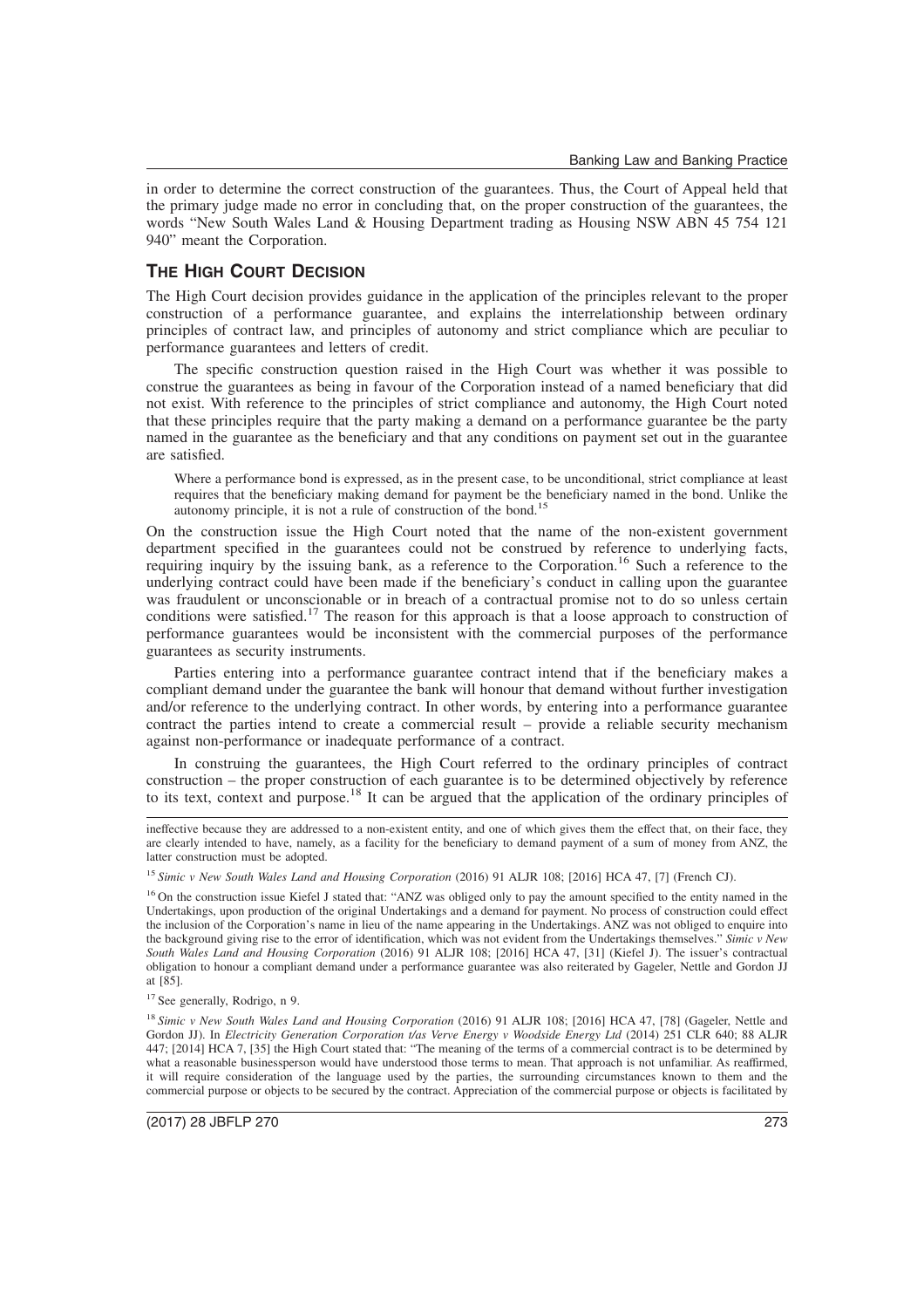contract interpretation requires a court to take into consideration the commercial purpose of performance guarantees in construing such guarantees. Performance guarantees operate as instruments subject to prompt and inevitable payment if the beneficiary makes a demand on them. This inevitability and reliability is the reason for this instrument being referred to as equivalent to "cash in hand". $^{19}$ 

Thus, it is to be noted that the operation of the principle of autonomy is significant because it ensures the commercial efficacy of performance guarantees. The principle of autonomy also allows the financial institution to honour its financial commitments to the beneficiary, so as to ensure that there will be no effect on the financial institution's "reputation for financial and contractual probity".<sup>20</sup>

With reference to the principle of strict compliance the High Court noted that:<sup>21</sup>

[T]he principle of strict compliance applies after the instrument has been construed, and it is not a rigid rule. It must be applied intelligently, not mechanically; the issuer must exercise its own judgment about whether the requirements stipulated in the instrument have been satisfied.

The demand under the guarantees in this case did not comply with the guarantees. The discrepancies and errors were not minor or merely typographical.<sup>22</sup> The High Court concluded that consistent with the principle of strict compliance, it was not possible for ANZ to accept a demand from the Corporation and hence the definition of beneficiary in each guarantee should not be construed as referring to the Corporation. That is, the words "New South Wales Land & Housing Department trading as Housing NSW ABN 45 754 121 940" could not be construed to mean the Corporation. However, the performance guarantees were allowed to be rectified to reflect the common intention of the issuer and the applicant of the guarantee that the beneficiary be the party named in the underlying construction contract.

#### **CONCLUDING REMARKS**

The High Court in *Simic v New South Wales Land and Housing Corporation*<sup>23</sup> examined the judicial approach to construction of a demand under a performance guarantee. In particular, the High Court set out the proper approach to the interpretation of a demand under a performance guarantee where the erroneously named beneficiary is a non-existent entity. The High Court unanimously concluded that the bank is entitled to be satisfied that the beneficiary purporting to make a demand under a guarantee is in fact the beneficiary to which it is addressed, however, the bank has no duty to investigate matters relating to the underlying contract such as an investigation into the identity of the beneficiary.

<sup>19</sup> In the Australian case of *Wood Hall Ltd v Pipeline Authority* (1979) 141 CLR 443, 457; 53 ALJR 487, Stephen J observed the significance of performance guarantees operating as an instrument similar to cash in hand: "Once a document of this character ceases to be the equivalent of a cash payment, being instantly and unconditionally convertible to cash, it necessarily loses acceptability. Only so long as it is 'as good as cash' can it fulfil its useful purpose of affording to those to whom it is issued the advantages of cash while involving for those who procure its issue neither the loss of use of an equivalent money sum nor the interest charges which would be incurred if such a sum were to be borrowed for the purpose. Being 'as good as cash' in the eyes of those to whom it is issued is essential to its function."

<sup>20</sup> *Bolivinter Oil SA v Chase Manhattan Bank NA* [1984] 1 WLR 392; [1984] 1 Lloyd's Rep 251. Emphasising the importance of protecting the financial institutions that issue performance guarantees, Kerr J in *RD Harbottle (Mercantile) Ltd v National Westminster Bank Ltd* [1978] QB 146, 151; [1977] 2 All ER 862 said that "the bank had given its own guarantee and in effect pledged its own credit to the Egyptian bank to pay on demand. Its reputation depends on strict compliance with its obligations. This has always been an essential feature of banking practice."

<sup>21</sup> Simic v New South Wales Land and Housing Corporation (2016) 91 ALJR 108; [2016] HCA 47, [99] (Gageler, Nettle and Gordon JJ).

<sup>22</sup> Note that it is common practice for banks, in a situation of apparent minor discrepancy, to approach the applicant for the credit or guarantee to ask whether it would be prepared to waive the discrepancy.

<sup>23</sup> *Simic v New South Wales Land and Housing Corporation* (2016) 91 ALJR 108; [2016] HCA 47.

an understanding 'of the genesis of the transaction, the background, the context [and] the market in which the parties are operating'. As Arden LJ observed in Re Golden Key Ltd, unless a contrary intention is indicated, a court is entitled to approach the task of giving a commercial contract a businesslike interpretation on the assumption 'that the parties … intended to produce a commercial result'. A commercial contract is to be construed so as to avoid it 'making commercial nonsense or working commercial inconvenience'." For a discussion of rules relating to construction of contracts, see Jeannie Paterson, Andrew Robertson and Arlen Duke, *Principles of Contract Law* (Thomson Reuters, 5th ed, 2015) 315.